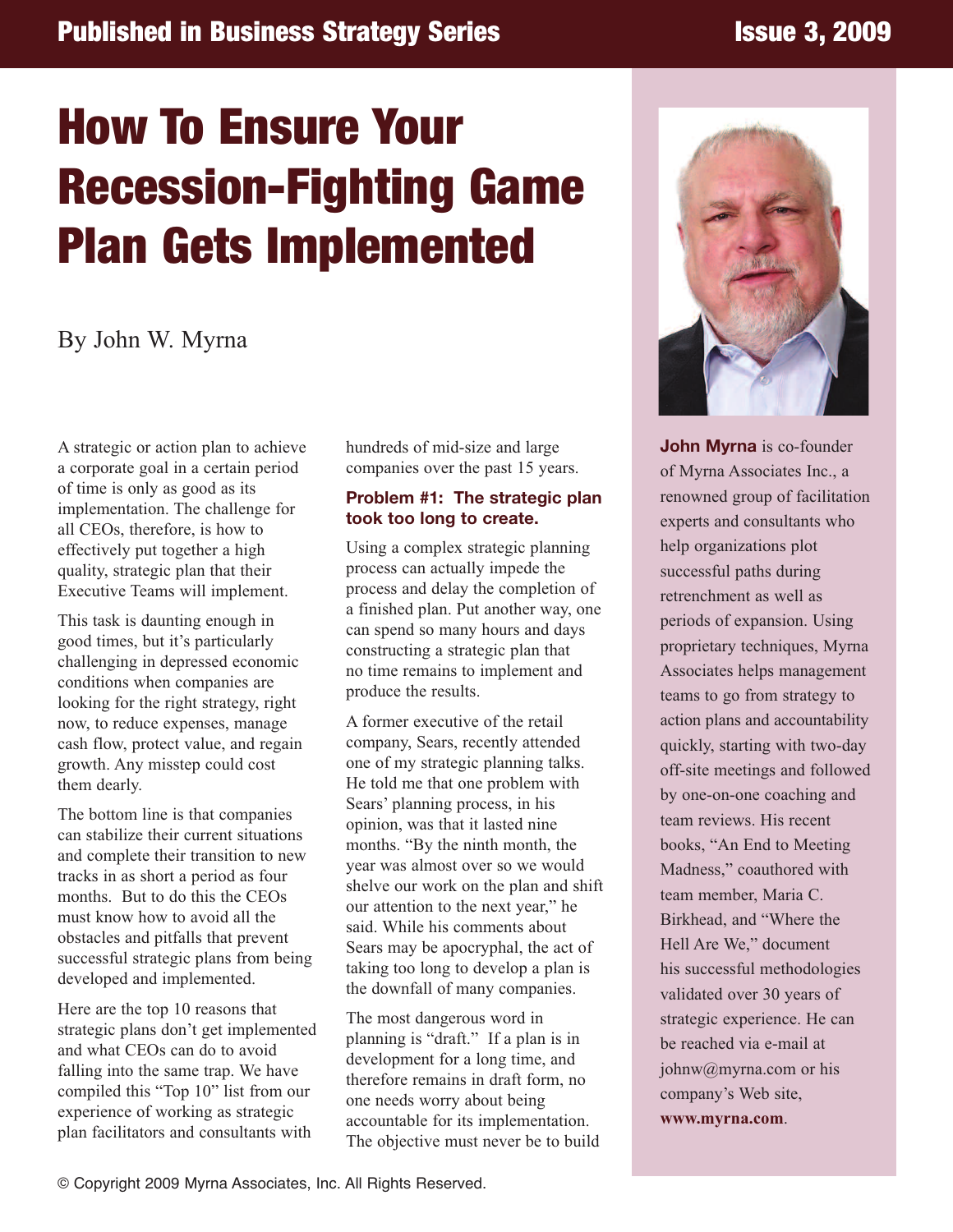a strategic plan; the objective must be to develop and implement a strategic plan.

At STSC, Inc., the last company I worked for before creating my own professional firm, we scheduled a full day of pre-planning meetings, two separate weeks of off-site meetings, and multiple activities after the off-site meetings to create the plan. We ended up with a strategic plan each year but, because of the time spent developing the plan, none of the executives could afford to put any time into follow-up and tracking. In retrospect the process was out of balance: 90 percent of the company's resources were allocated to building the plan, 10 percent to execution!

Here's a good example of how to stop putting all one's resources into the planning stage. When the US decided to build the American transcontinental railroad, it was faced with huge capital requirements to build a three-thousand-mile railroad that would only begin to produce revenues when it was finished. What enabled America to build it ultimately was a status-quo-changing paradigm shift. Instead of focusing on the technical challenge of building it "100 percent right," Congress put incentives in place that focused builders on finishing quickly. They reasoned there would be plenty of time and money to replace any under-engineered bridges and roadbeds once trains started carrying paying traffic.

Similarly, a draft strategic plan is of limited usefulness; a version 1.0 plan that is being executed and continuously enhanced immediately gets everyone on track.

Every strategic plan has elements of exploration and exploitation. Experience helps identify the optimal products and markets for a strategy and also helps execute the winning

## The Progress Pyramid<sup>™</sup>



formula. When you don't have actual experience, you need to explore until you identify the winning equation.

If you have never traveled to London, for example, you might be able to get a general feel for the city by studying Google maps, seeing movies filmed in London and talking to people who have lived there and done business there. To really understand the city, however, you need travel to London, get on the ground and interact with the people there.

To finish the exploitation part of a strategic plan, it's important to move from researching and talking about it to actually executing it.

The solution is to stop using an overly complex planning model. Hours can be wasted arguing over semantics. Is this a goal or an objective? Is this part of the vision or mission? A simple model with clear, useful boundaries is a better choice. For example, Myrna Associates has streamlined the strategic planning process into six distinct interlocking levels, a model we call the Progress Pyramid™. Each level provides a

stable platform for investing the resources required to effect change.

We start with our long-term Vision

- How do we fulfill Vision? – by achieving our Mission
- How do we achieve our Mission? – by executing our Strategy
- How do we execute our Strategy? – by changing status quo Strategic Goals
- How do our Strategic Goals change the status quo? – by producing Results.
- How do we produce Results? – by taking Action Steps in the here and now

You build the plan from the bottom up – setting direction all the way from a 30-year vision to specific 90 day tactical action steps. You execute by cycling between action steps and the results they produce.

The simple model utilizes clear definitions of each element. We have found these definitions have stood the test of time.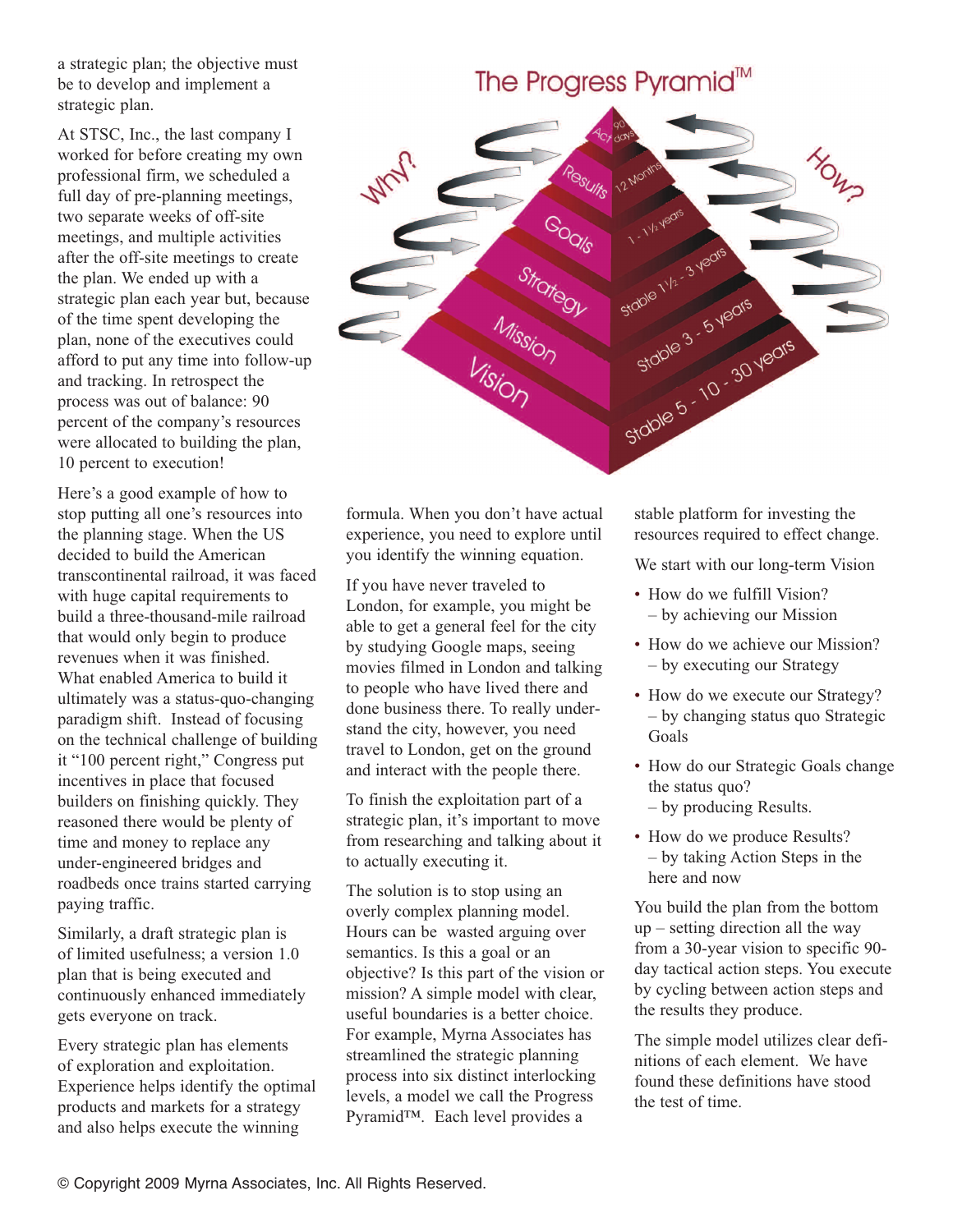- **Action Step:** A burst of activity that moves the company toward producing a specific result. Each burst is defined by W-3. What gets done? Who is accountable for it? When does it have to be completed? Action Steps are the immediate, tactical means to produce a specific key result measure. Action Steps are immediate with completion dates no more than 90 days out.
- **Key Result Measure (KRM):** A specific, team-defined, measurable outcome that along with other related KRMs define successful completion of a Strategic Goal. All the KRMS are expected to be achieved within 12 months of the annual planning meeting.
- **Strategic Goal:** A goal is strategic when it changes the status quo. Strategic goals are best communicated with a succinct sentence starting with a verb. (The detail of each Strategic Goal is captured with its KRMs.)
- **Strategy:** A one-page description of where the team wants the company to reach within 3-5 years. How big, how profitable, what markets, what products, use of technology, organization, etc. Think of the strategy statement as the picture on a jigsaw puzzle box. When everyone can see where we are headed they can do a better job aligning daily actions to that completing that picture.
- **Mission:** A collection of words and phrases that answer four big focusing questions for the company. Who do we want to be? What do we want to do? Who do we want to do it for? Why do we do it? The mission statement, a paragraph or two chaining the words and phrases together, is not as important to the strategic plan as the content of the words and phrases.

• **Vision:** Recognition of the company's ideology – core values and purpose, and envisioned future build around an inspiring Big Hairy Audacious Goal.

#### **Problem #2: The plan wasn't created and owned by the Executive Team.**

You get the best results from harnessing the wisdom of your Executive Team, the team that will implement the plan and live with the consequences. Too often CEOs try to save everyone time and write the plan themselves. Unfortunately, with this scenario, every time there is a problem with the implementation, team members can turn to the CEO and place the blame at his or her feet.

Another common mistake is to hire an "industry expert" or other outside consultant to write the plan. At best, the consultant actually gets everything he or she needs to create the plan from interviewing team members individually. At worst, the consultant creates a plan without taking into account the passions and competencies of the Executive Team, the very individuals who will need to oversee the implementation.

There is power in having the Executive Team develop the final plan, even if it is 98 percent the same as what the CEO or outside consultant would have written. They say that the difference between a human and chimp's DNA is only two percent but what a difference that two percent makes! No one has as much skin in the game as your Executive Team members so they should be the ones to develop the plan and then implement it.

That said, there is a real challenge to getting the team to fully participate, especially in the presence of an energetic CEO. To overcome this obstacle, we've identified four tips

for getting everyone engaged in a strategic planning meeting.

- CEO agrees to listen during discussions, not lead them, and always to speak last. (How can the CEO know if his or her ideas are understood if he or she never pauses to hear feedback?)
- Executives agree to look at the business through the eyes of the CEO. (They must represent the whole company, not their fiefdom, line of business, profession or staff.)
- Participants agree to abide by a simple set of meeting rules that create a safe environment for speaking up. The rules should include the following points as a starter: listen, stay focused, speak up, say what needs to be said, don't worry about sacred cows, avoid cheap shots, respect differences of opinion, focus on solving problems, disallow defensive stances or placing blame, add only new information, permit one discussion at a time. Most importantly, create consensus that silence implies understanding and agreement.
- Information and ideas are gathered and discussed in three different ways: through anonymous, independent input forms filled out by each attendee before the meeting; through small group discussions at which time individual ideas are hashed out and combined and prioritized; and through discussions with the entire group to achieve team consensus.

The goal is to reach a consensus where every team member can say, "While this isn't exactly what and how I'd would have done it, it makes sense for the company." If a team member doesn't believe it makes sense then you need to continue working until it does. When the team reaches consensus that the plan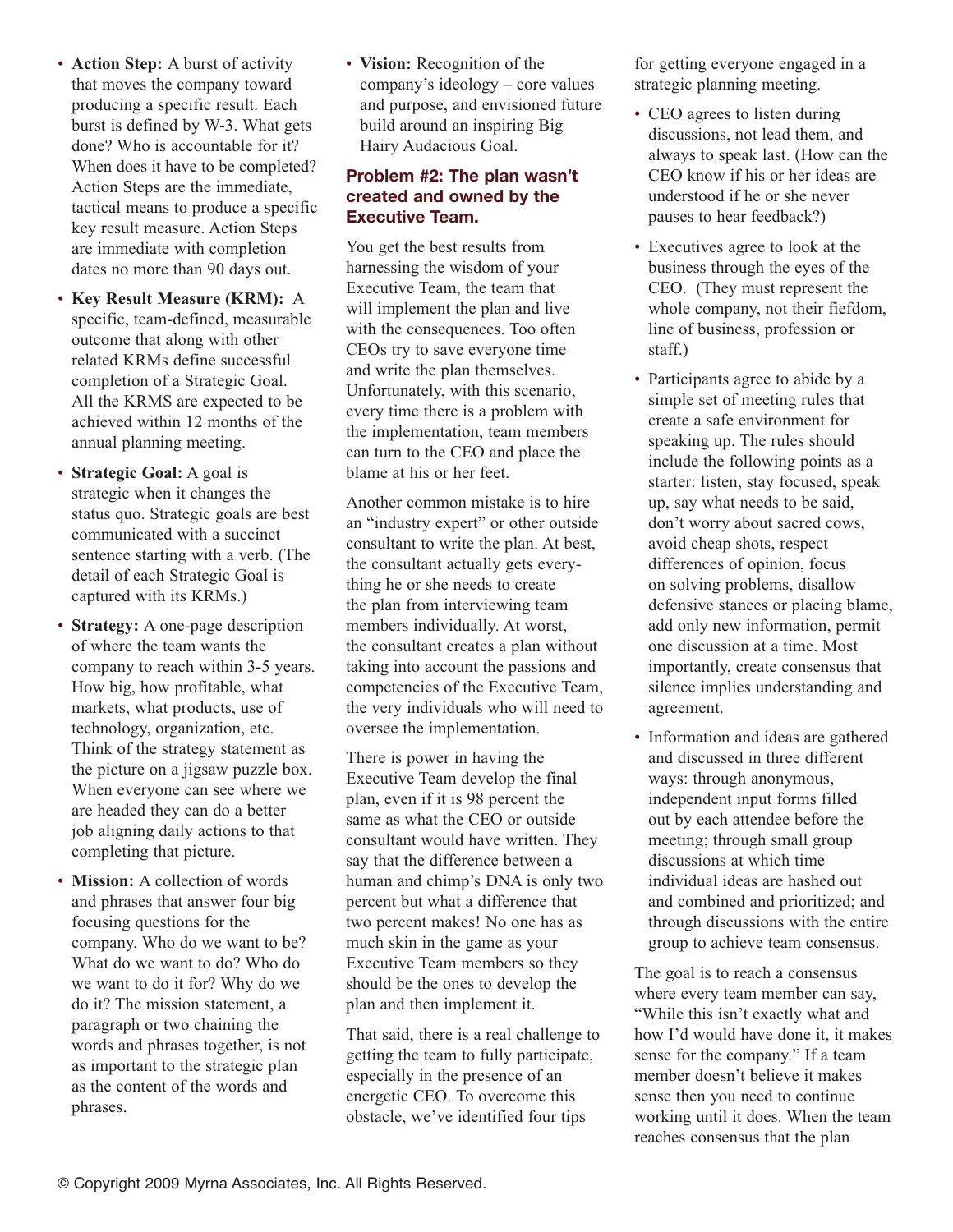makes sense they are equally committed to executing.

Team-driven strategic planning has another advantage: it dramatically improves results and teamwork while lowering executive stress.

#### **Problem #3: The plan overreached and included every good idea.**

The planning process must ruthlessly prioritize opportunities and focus on the ones that do the best job of moving the company toward its short- and long-term vision.

A plan has been "overreached" when it has too many strategic goals. Strategic goals are strategic because they change the status quo. Companies can follow-up and manage about five strategic goals a year. It's not a question of how many good ideas you can identify in a planning meeting. It's a question of how many you can focus on and implement during the year. Remember that at least 90 percent of a company's resources are already committed to meeting current obligations. Operational planning is about optimizing the 90 percent. Strategic planning is about optimizing the remaining 10 percent.

As an example of how groups tend to concentrate on a limited number of objectives, watch a group reviewing a list of 20 items. How much attention do items 1-6 get? How about 7-10? What about item 15? Five appears to be the ideal number of strategic goals for an Executive Team to focus on during the year.

This is where following the Progress Pyramid™ provides value. Actions and results need to be directed to achieving the larger strategic goals. We have seen company teams add "nice to do" stuff at the end of the planning process. Then they realize that a to-do list of 100 good things creates a lot of noise that obscures

the truly strategic objectives.

#### **Problem #4: The Executive Team lacked the required passion or competence.**

Members of the Executive Team who are tapped to be part of the planning team must include enough knowledgeable individuals in the business to provide sufficient insight in developing the plan and sufficient legs to implement it. In our experience the minimum number of individuals, including the CEO, is five members.

On the other hand, if your planning team is too big you can't cover all the issues and reach true consensus. We've found that the process flounders once you get beyond 12 individuals.

Each strategic goal requires a champion to drive it during the coming year. The status quo doesn't change on its own. Therefore, it's important to assign a champion to a strategic goal that is passionate about reaching the goal. If you cannot find an executive to drive a goal, put it back in the folder for next year.

As companies match their strategic goals with the passion and experience of their Executive Team members, they sometimes realize that their Executive Teams must evolve to reflect changes in the company and the environment. What this means is that CEOs must be willing and able to develop executives, recruit new talent, shift roles, and periodically transition executives off the team who no longer fit.

#### **Problem #5: The CEO wasn't really focused on the plan.**

Implementation of a strategic plan requires commitment from the team to produce results, and a commitment from the CEO and Board of Directors to provide the resources and attention required. If the CEO has a scattered approach to running

the business and wants to be in a different business every quarter, then a strategic planning process is a waste of time.

We have had CEOs who meant well and initiated strategic planning because they were told by their CEO colleagues, outside consultants and/or Board of Directors that they needed to. Once the plan was put together, however, they realized that focusing on the plan was not in their DNA. CEOs who cannot walk the strategic planning walk after talking the strategic planning talk need to decide if they truly are the right individuals for the job of building the company.

#### **Problem #6: The plan never identified specific tactical action steps.**

One of the most essential keys to implementation is to drive through and identify what action steps need to get done over the next 90 days.

I recently was a guest at a California services company's planning meeting. At the end of their meeting they took out a flip chart and listed all the things that would be good to do this year. No names, dates, or actions were attached to the items.

As the next step they allowed each team member to take two weeks to create his or her own action plans. The rationale was that each executive would take the full two weeks to develop strong plans and even begin to implement them during the period. It didn't prove to be the case. I remember actually catching people writing down their action steps on the way to the follow-up meeting. The action steps weren't better; they were just started two weeks later.

A plan is a design document. Designing is an art of balancing competing forces. When you develop a new product, for example, the customer wants it yesterday, wants it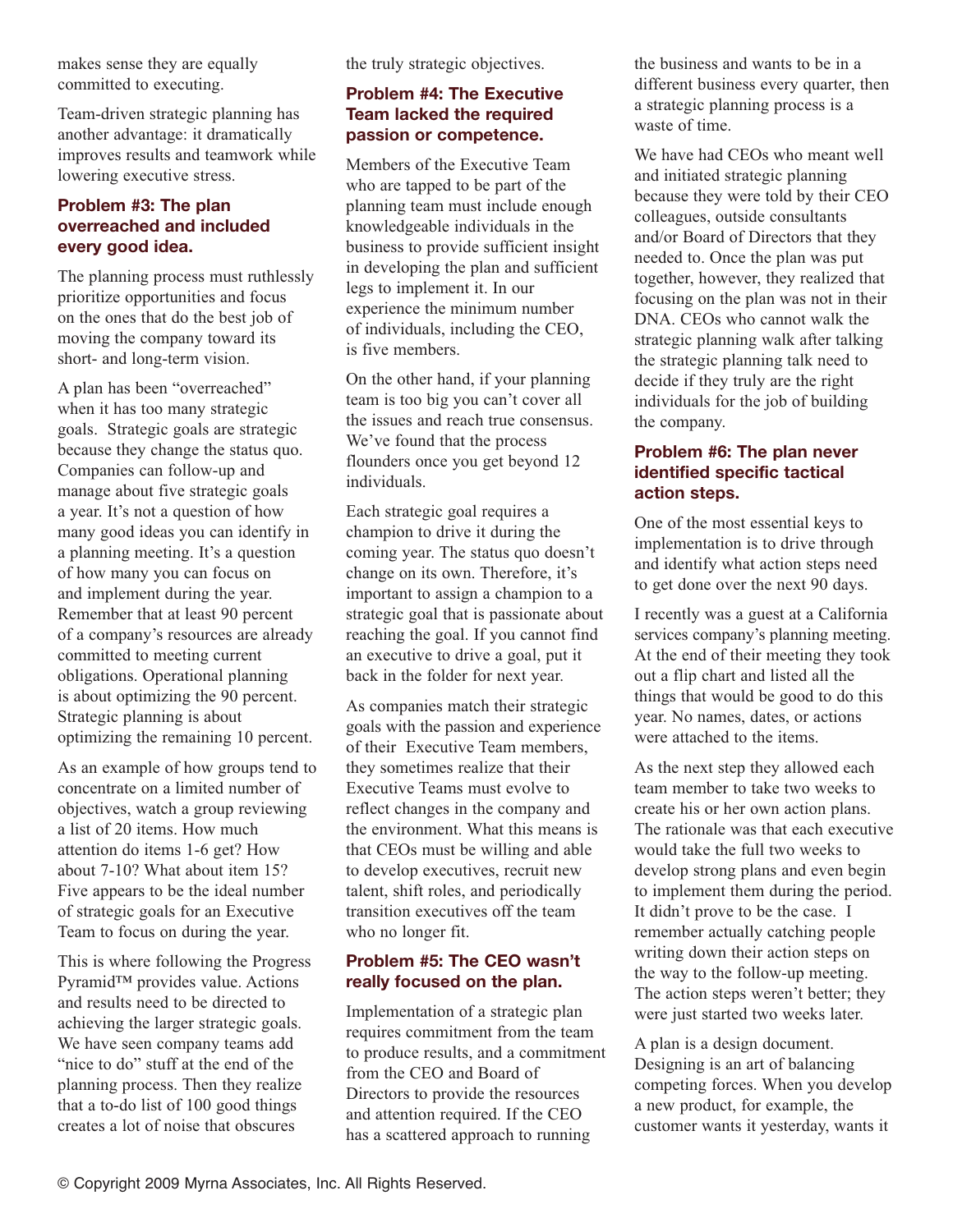to include every feature, and wants it to cost next to nothing. Every design starts by balancing each of those three elements. A designer identifies each issue, puts all in front of him and begins to weigh one against the other, looking to identify the best balance of competing considerations. The more issues he or she is able to consider, the better the design. Physiologists call this the magic state of mind when every issue is clearly in their mind and in a state of flow.

A two-day, intense, disciplined strategic planning meeting puts the entire planning team into that state of flow. By the end of the second day each member of the team has all the strategic goals and their key result measures clearly in mind. At the end of this second day is the ideal time to establish a starting set of action steps.

In practice every team says they will "revise" the action steps when they review the plan next week. In reality the action steps they define as part of the plan are the action steps that actually get executed.

#### **Problem #7: The plan focused on activities rather than tangible results.**

Action steps are your tactical plan for achieving specific results. As executives tend to be people of action, they hate to waste time reaching consensus on direction. Rather, they want to jump directly to defining action.

It's satisfying to be busy all the time and bragging about how hard one works. But being busy and producing results are two different things.

One of the pitfalls we've found is a team that focuses obsessively on the action steps. For instance, one of my software development teams was utilizing fancy project management software. Every week the project

leader spent hours changing due dates for action steps and recalculating finish dates rather than completing them. He consumed hours reporting on what was and wasn't done without thinking about the results those activities were meant to achieve. It took the act of deleting the management software from the server to get the project back on track!

The focus of execution needs to be the Key Result Measures. Every 90 days you need to "toss out" existing action steps and rethink your tactical approach given the reality of what happened over the past 90 days. The action steps from 90 days ago may still be valid but more likely you will need a different approach to achieving the planned result by year-end.

#### **Problem #8: The plan failed to define explicit accountabilities.**

Every annual goal, key result, and action step needs to have a single, named individual who is accountable for making sure it happens.

The Executive Teams of our client companies always nod their heads when we say this and then attempt to list all the people involved as equally accountable. If everyone is accountable, no one is accountable. We've found the best definition of accountable comes from the finance community. A CFO is accountable for knowing where the company's finances are, why they are there, and what the company is doing about it. Therefore, the responsible party at a minimum must be able to account for the current state of his or her part of the plan is, why it is where it is, and what's being done about it.

Each Strategic Goal needs to have a unique Accountable Party or Champion to shepherd it. These champions are the team's member with the best mix of passion and competence for that goal.

Each Key Result Measure needs to have an Accountable Party to make sure the company is on track to achieve it by the end of the planning year.

Each Action Step needs to have an Accountable Party who is responsible for making sure it gets executed.

In a perfect world, the CEO should only be accountable for shepherding the entire plan.

#### **Problem #9: The plan lacked a formal process for follow-up and adjustments.**

There is never a convenient time to review the strategic plan. Teams are always in the process of being overcome by events. The only way to ensure execution is to establish and hold periodic reviews.

Myrna Associates has found that a scheduled approach to follow-up works best. The company makes a commitment to a dozen planning/accountability events a year. The first event is an annual facilitated two-day planning meeting to build/rebuild the entire strategic plan complete with vision, mission, strategy, strategic goals, key result measures, and initial 90 days of action steps.

To assure each member of the team is held accountable for execution, CEOs should hold a series of "accountability events", i.e. regularly scheduled review meetings. In today's environment the more frequent, the better. We've found these accountability events work well:

- A morning and evening 15-minute "huddle" with the Executive Team to identify the key action steps that will be or have already been accomplished that day.
- A monthly two-hour, facilitated action-step review where each responsible party walks through outcomes and related action steps.